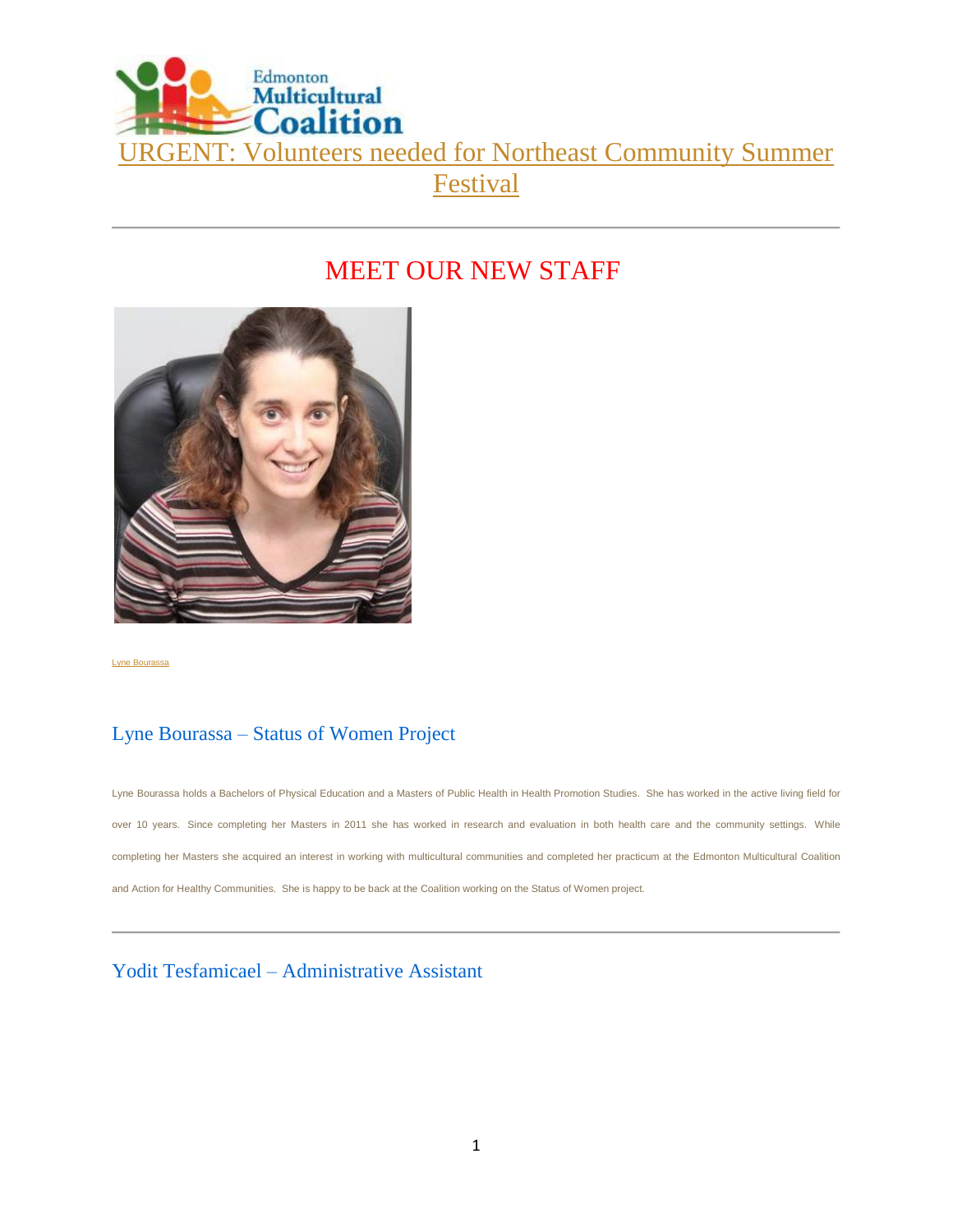

#### [Yodit Tesfamicael](http://www.emcoalition.ca/wp-content/uploads/2014/06/YoditTesfamicael1.jpg)

Yodit was born and raised in Edmonton, Alberta. Her parents came to Canada from Eritrea, a Northeast African country, in the late 1980's. She graduated from the University of Alberta with a Bachelor's Degree, double majoring in Psychology and Sociology. Throughout her university career, Yodit has volunteered and worked with non-profit organizations that serve new comer and refugee groups. Yodit takes great interest in community development; in particular community development in minority and ethno-cultural communities. Yodit has recently joined the Edmonton Multicultural Coalition as the Administrative Assistant and Resource Support and is excited to be working with a great organization that advocates for equitable access and opportunities for ethno-cultural communities. Yodit hopes to live<br>abroad some day, learn new languages, and is considering doin

### Amandine Rugema – Intern from France



#### [Amandine Rugema](http://www.emcoalition.ca/wp-content/uploads/2014/06/AmandineRugema_internship1.jpg)

My name is Amandine Rugema. I am a student at Bordeaux University in France in the Marketing and Sales Techniques Department, undertaking a two-year diploma. I came to Alberta because I have a social connection here. My one-month internship (June 9 – July 9 2014) at the Edmonton Multicultural Coalition is a way to discover the world of work in a different cultural and linguistic context. This internship also